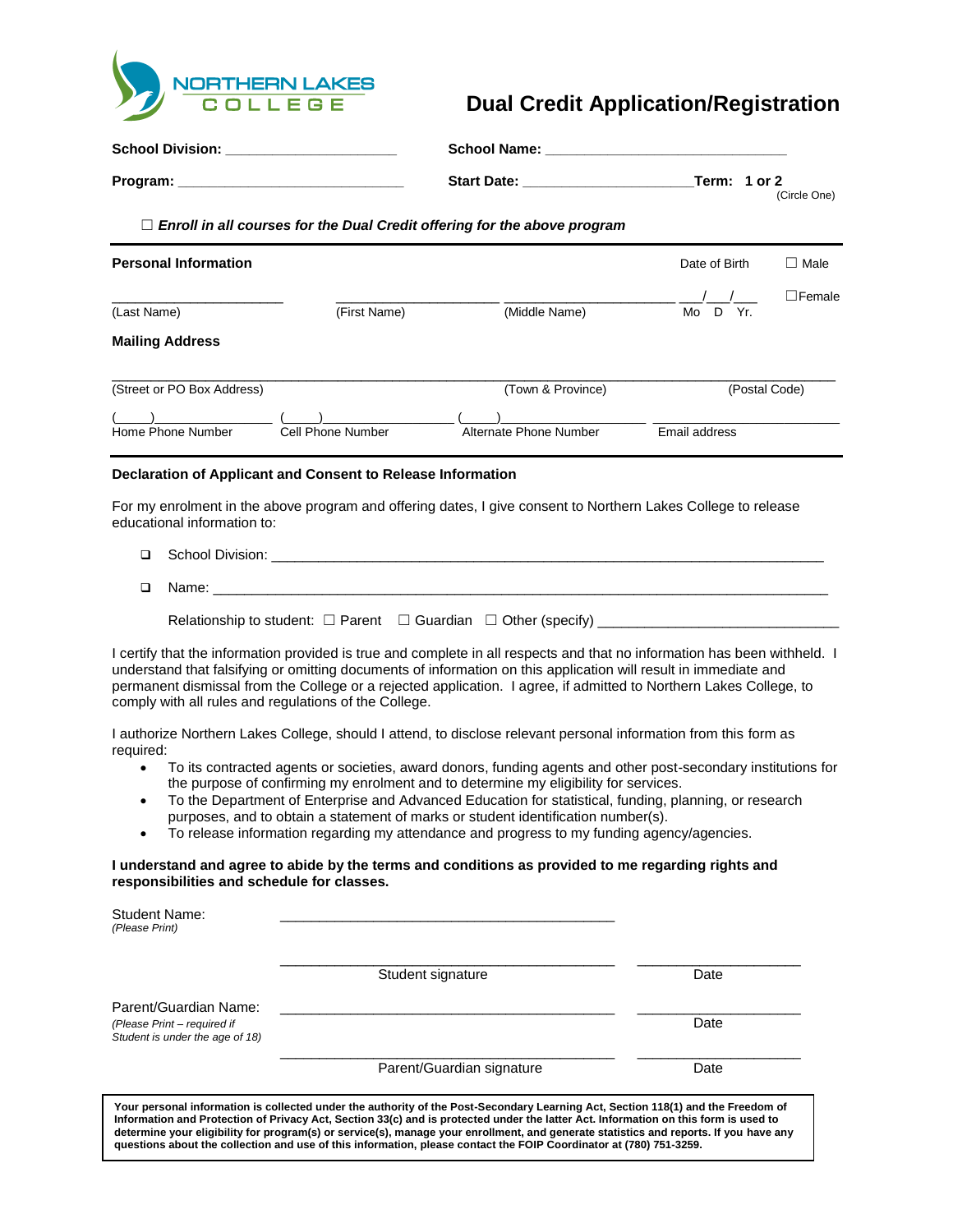

## **Dual Credit Consent and Release**

### **1. Photography**

I consent to be photographed by Northern Lakes College herein referred to as the "College" and the School Division indicated on application & enrolment documents, herein referred to as the "School Division."

I consent to my personal information in the photograph(s) of me being used by the College and the School Division for promotional purposes, including public display or publication in the College's Calendar, the College's or the School Division's Annual Report, in College or School Division brochures or on the College's or School Division's website.

I waive my right to approve the use by the College or the School Division (*or their photographer*) of any photograph or photographic image of me. I release the College and the School Division from any and all claim(s) for loss or damage of any kind arising from the use by the College or School Division (*or their photographer*) of any photograph(s) or photographic image(s) of me.

I am signing this Photography Consent and Release voluntarily and acknowledge that neither the College nor the School Division (*nor their photographer*) has made any representation or promises to me as to the use of any photograph(s) taken.

### **2. Acceptable Use of Computer Technology Agreement**

I accept the responsibility, as long as I am a student in the above program, to abide by the POLICY FOR ACCEPTABLE USE OF COMPUTER TECHNOLOGY:

- To use the computers and networks for the purposes of education and research, consistent with educational objectives of the Northern Lakes College.
- To access the Internet only with permission of the responsible teacher.
- To be considerate of other users on the computers and networks and use appropriate language for school situations as indicated by the College Code of Conduct.
- Not knowingly degrade or disrupt the Northern Lakes College's computers and networks, and Internet network services or equipment, or contravene any provincial or federal laws regarding computer use. (Note: Such activities include, but are not limited to, tampering with computer hardware or software, vandalizing data, invoking computer viruses, attempting to gain access to restricted or unauthorized network services, and violating copyright laws.)
- To immediately report any problems or breeches of these responsibilities to the responsible teacher/instructor.

*I understand that any conduct that is in conflict of these responsibilities will result in disciplinary action, which may include termination of access to Northern Lakes College's computers and Internet.*

#### **3. Blackboard Collaborate & Distance Learning sessions Release**

Blackboard Collaborate and distance learning sessions may be recorded (Section 1 (q) "record" of the Freedom of Information and Privacy (F.O.I.P.) Act) by the College and is collected under the authority of section 65 of the Post-Secondary Learning Act and section 33 (c) of the F.O.I.P. Act. The College may use this information under Part 2, Division 2, Section 39(1) (a) and disclose this information under Section 40(1) (b), (c), and (d) for review by students who missed a class or session, for instructors to compare sessions and for supervisors to evaluate the performance of instructors. The privacy of this information is protected of the FOIP Act.

Any questions about the collection and use of this information contact the Registrar's Office at 1.866.652.3456 or e-mail [FOIPcoordinator@northernlakescollege.ca](mailto:FOIPcoordinator@northernlakescollege.ca)

Authorization for the above use and disclosure is required by all students attending programs. *I agree to the above conditions regarding the recording and use of Blackboard Collaborate Sessions and agree to abide by the Acceptable use of Computer Technology Policy as stated above.*

#### **4. Learning Accommodations**

If learning accommodations are required, documentation must be presented prior to the start of the program. I give consent to both my school division and NLC to release educational information and/or diagnostic assessments necessary for programming.

| <b>STUDENT NAME:</b><br>(Please Print) |       |  |
|----------------------------------------|-------|--|
| <b>Student Signature:</b>              | Date: |  |
| <b>PARENT/GUARDIAN NAME:</b>           |       |  |
| (If student is under 18 years of age)  |       |  |
| <b>Parent/Guardian Signature:</b>      | Date: |  |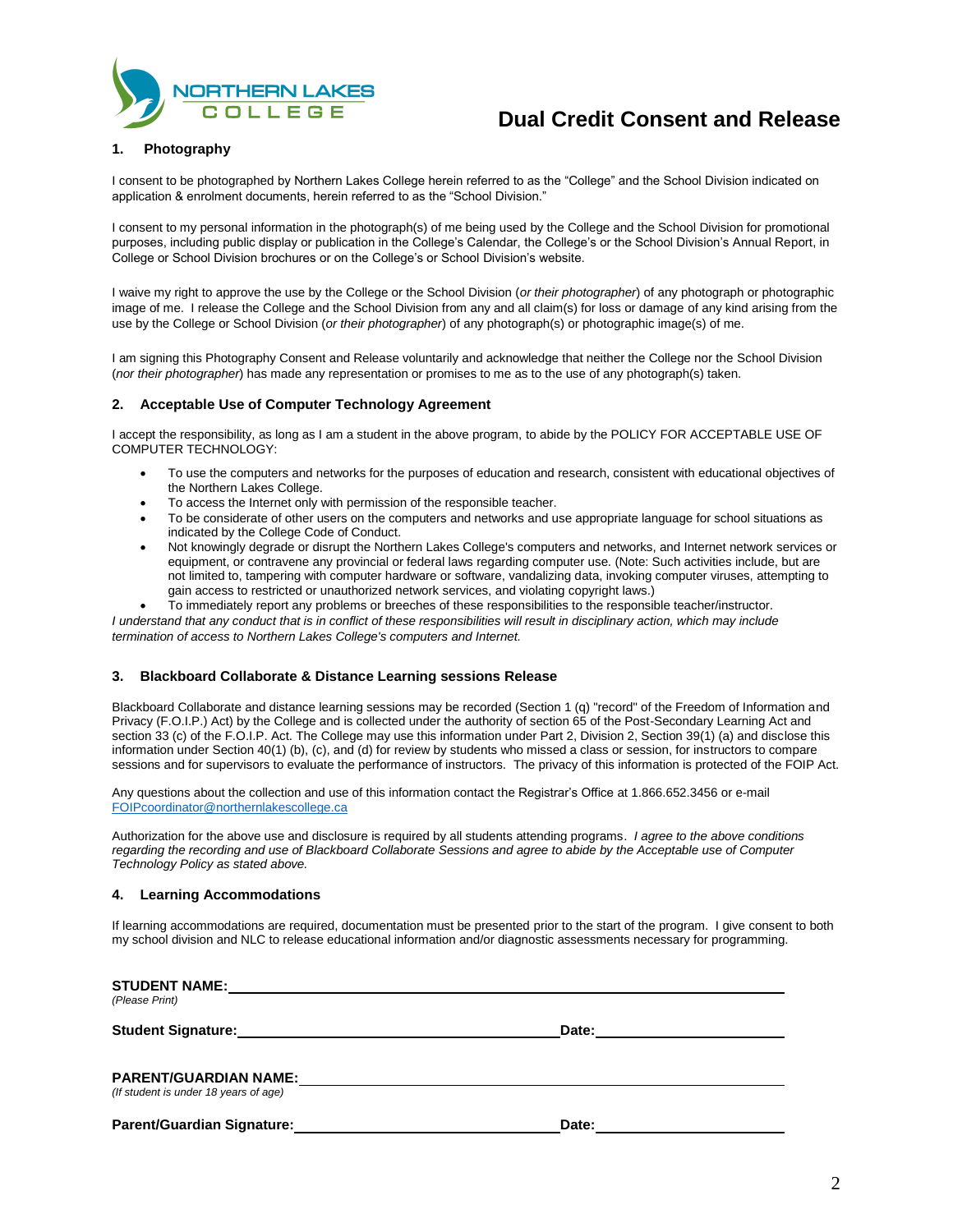

## **SCHOOL RECOMMENDATION & VERIFICATION**

Student Name: \_\_\_\_\_\_\_\_\_\_\_\_\_\_\_\_\_\_\_\_\_\_\_\_\_\_\_\_\_\_\_\_\_\_\_\_\_\_\_\_\_\_\_\_\_\_\_\_\_\_\_\_\_\_\_\_\_\_\_\_\_\_\_\_\_\_\_\_\_\_

First Last

Northern Lakes College Program/Course: \_\_\_\_\_\_\_\_\_\_\_\_\_\_\_\_\_\_\_\_\_\_\_\_\_\_\_\_\_\_\_\_\_\_\_\_\_\_\_\_\_\_\_\_\_\_\_\_\_

☐ *The above is authorized to enroll in the program/course listed at Northern Lakes College as a participant in the Dual Credit Program. The student is approved for participation and meets or exceeds the entrance requirements.*

If the student does not currently meet the program entrance requirements, please indicate when they are to be enrolled in the academic prerequisite courses.

| <b>Term 1 Enrolled Course(s)</b> | <b>Term 2 Enrolled Course(s)</b> |
|----------------------------------|----------------------------------|
|                                  |                                  |
|                                  |                                  |
|                                  |                                  |
|                                  |                                  |
|                                  |                                  |
|                                  |                                  |

### **Special Services and Accommodations**

Are special services or accommodations required for this student?

- ☐ Yes The School Representative will contact NLC's Learner Success Services at
	- [purchaset@northernlakescollege.ca](mailto:purchaset@northernlakescollege.ca)
- ☐ No

### **Financial Invoices**

Where should the College send the financial invoice?

- ☐ School Division
- ☐ Student
- $\Box$  Split the invoice Explain  $\Box$

## **Student Documentation and Concerns/Issues**

Who should the College contact in regards to sending student documents or concerns/issues directly regarding the student?

| School Division:                            |  |
|---------------------------------------------|--|
| School<br>Representative<br>Name and Title: |  |
| Phone Number:                               |  |
| Email Address:                              |  |
| Signature:                                  |  |
| Date:                                       |  |

Completed applications or questions regarding this form should be directed to: [DualCredit@northernlakescollege.ca](mailto:DualCredit@northernlakescollege.ca) or call 1-866.652.3456